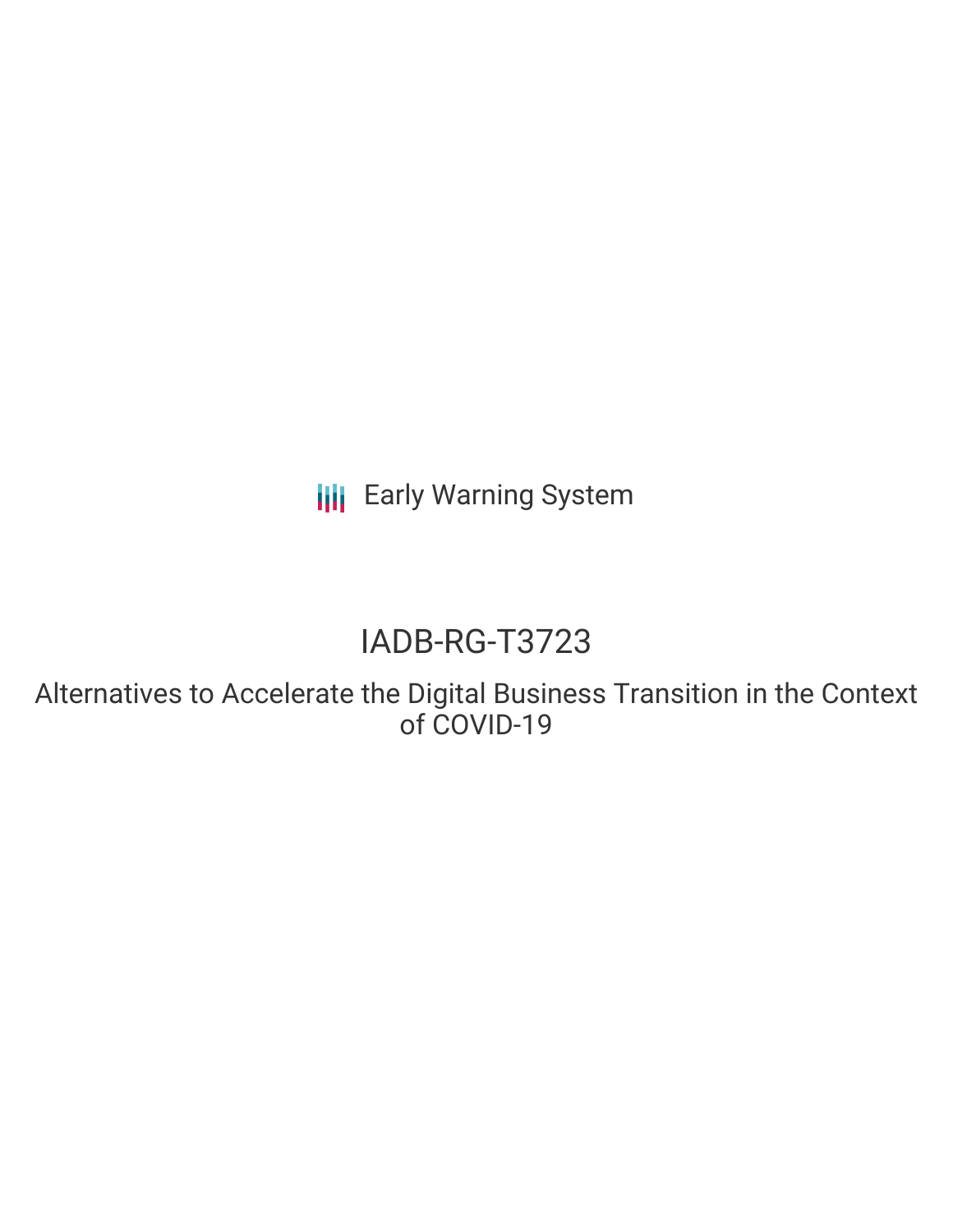

#### **Quick Facts**

| <b>Financial Institutions</b>  | Inter-American Development Bank (IADB)    |
|--------------------------------|-------------------------------------------|
| <b>Status</b>                  | Approved                                  |
| <b>Bank Risk Rating</b>        |                                           |
| <b>Borrower</b>                | Regional                                  |
| <b>Sectors</b>                 | Industry and Trade, Technical Cooperation |
| <b>Investment Amount (USD)</b> | $$0.34$ million                           |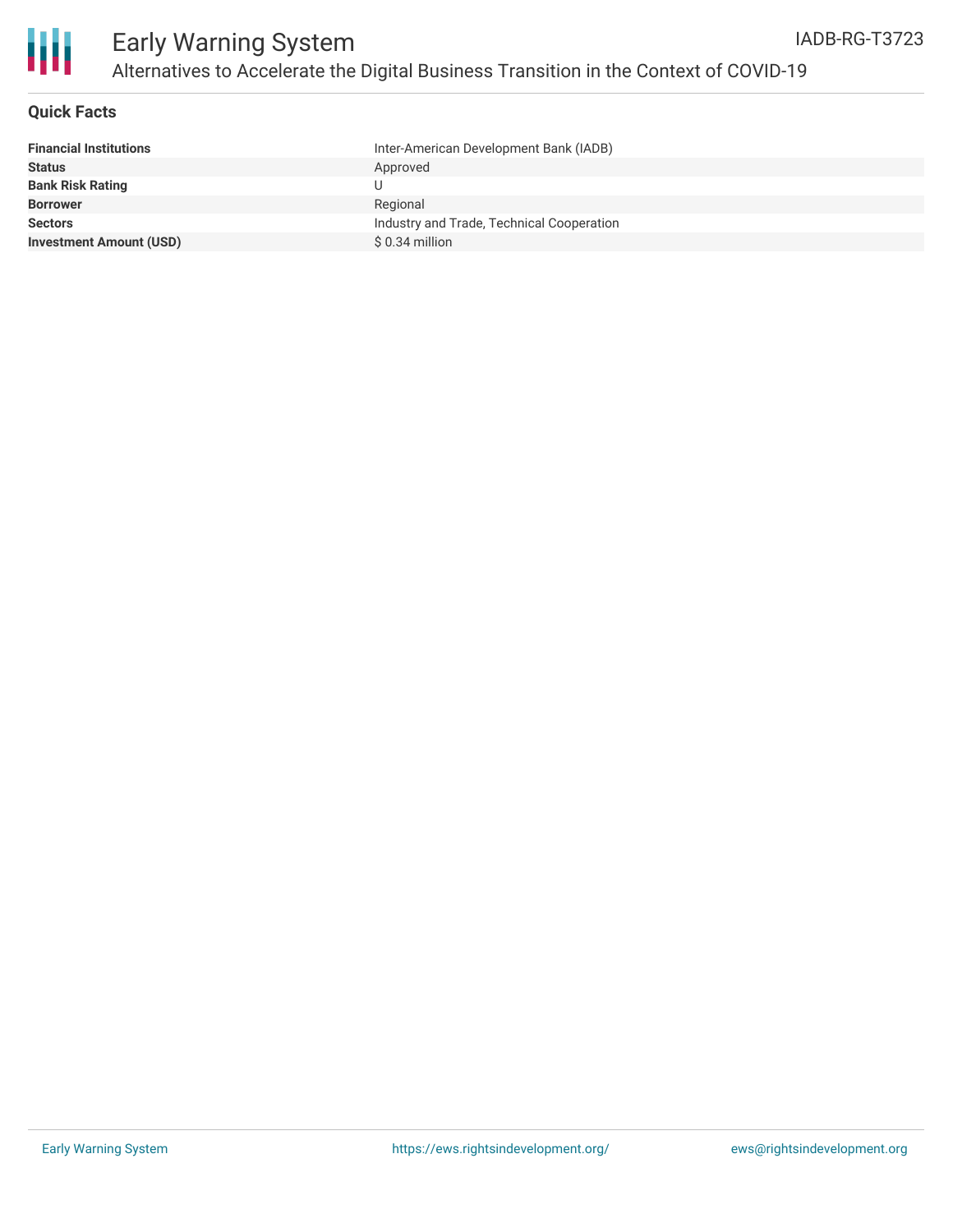

#### **Project Description**

The main objective of this TC is to strengthen the capacities of policy-making in the institutions responsible for promoting digitization of private sector. The specific objectives are: i) assess the level and relevance of domestic supply of business digitization services, and ii) generate evidence on the effectiveness of the use of virtual training programs to digitize small and medium enterprises (SMEs) to feed design of public policy.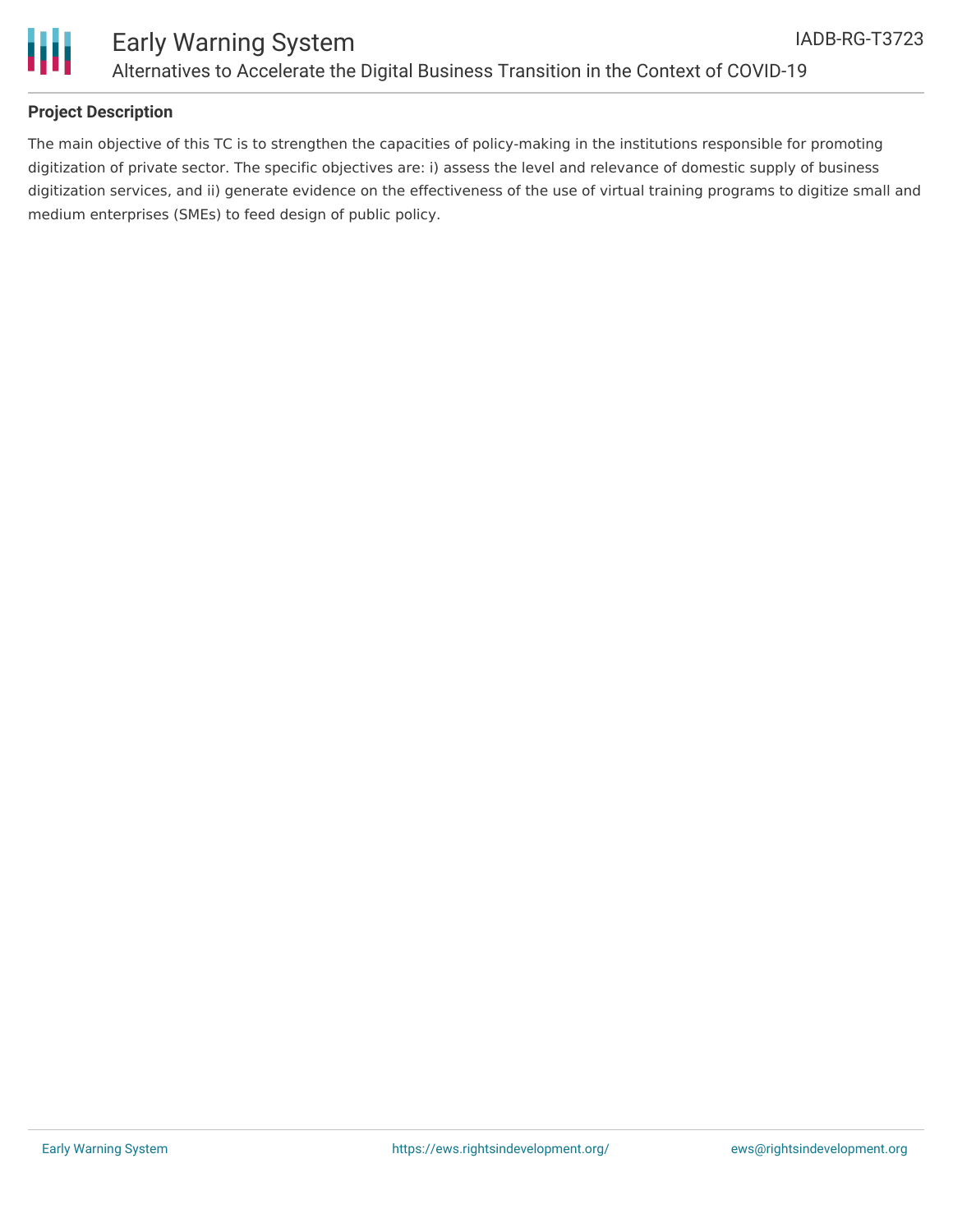

#### **Investment Description**

• Inter-American Development Bank (IADB)

Not available.